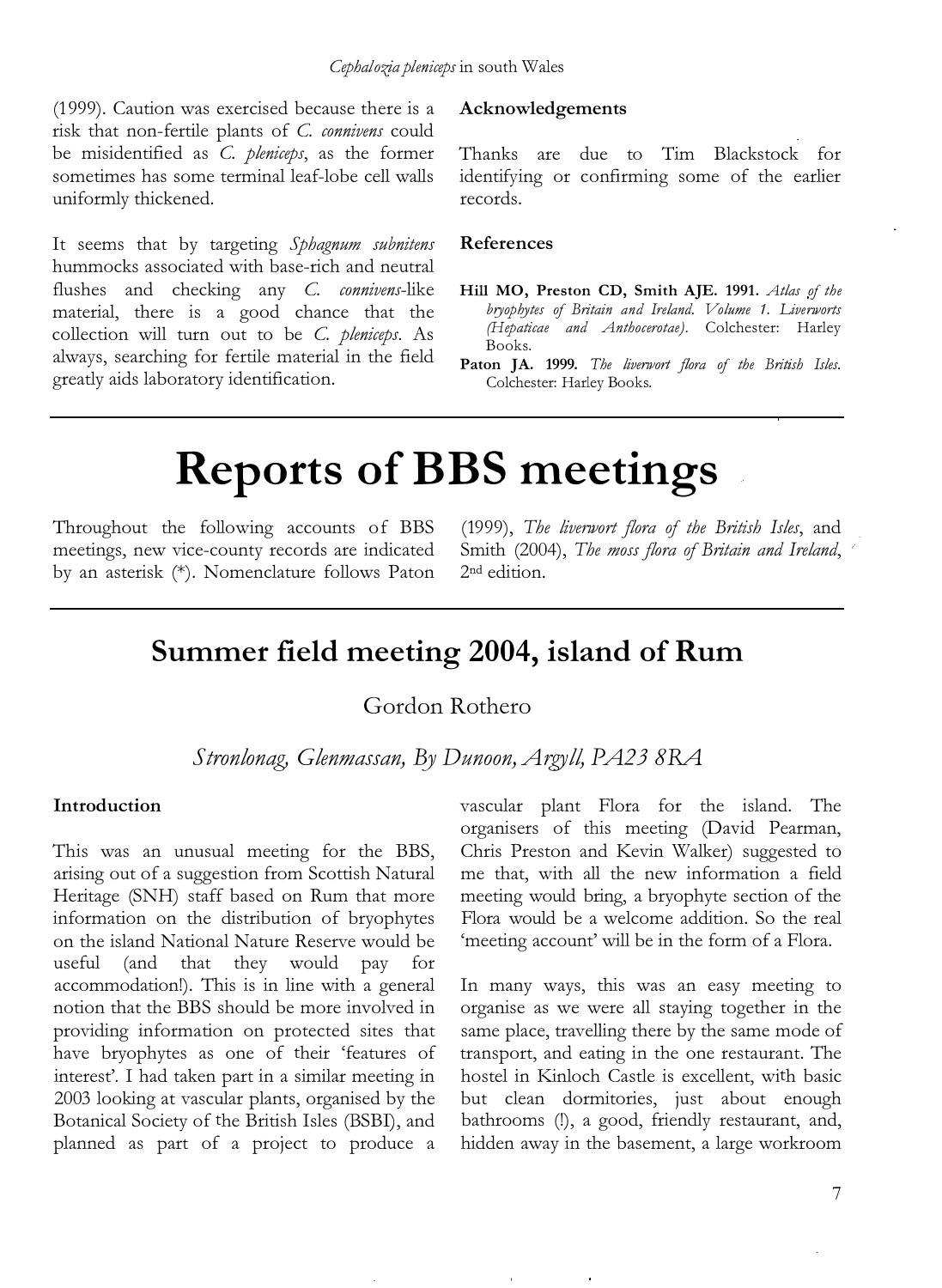with good lighting, benches and even a couple of microscopes. This facility considerably increased the effectiveness of our visit and was a useful social asset as well. What was not quite so easy was to organise, in advance, how to divide the team into smaller groups and to despatch them to the various parts of the island. In the end I worried far too much about this - things mostly just fell into place and we managed to get some sort of a list from all but five of the 41 tetrads, and two of these are the merest slivers of land! The logistics of the survey were made much easier by having Sandy Payne in the party; along with his many other sterling qualities, Sandy is employed by SNH and so can drive SNH vehicles which meant that we had Landrover transport whenever we needed it.

Participants in the meeting were Tom Blocked, Sam Bosanquet, David Chamberlain, Sally Gadsdon, Jonathan Graham, Mark Hill, Nick Hodgetts, Liz Kungu, Mark Lawley, David Long, Sandy Payne, Mark Pool, Ron Porley, Gordon Rothero and Jo Wilbraham.

# Saturday 26 June

I arrived on Rum on the early boat in hazy sunshine after a breezy but scenic crossing. The wind increased during the day and the rain duly arrived but this at least meant that the ferry was early, as the scheduled landing on Muck was not possible, and so we had plenty of time to get organised and sort out the snorers from the non(or closet)-snorers.

# Sunday 27 June

The first day was spent on the lava hills of Fionchra and Orval. Fionchra has a very rich bryophyte flora and is one of the most wellworked sites on the island but even so Tom Blockeel found a small population of Acrobolbus *wilsonii* on a boulder below the main crag; a subsequent visit found it on a total of five rocks. It did not take Mark Hill long to conclude that a large and distinctive Sphagnum in the wet heath

was probably S. skyense (subsequently confirmed), and this hitherto enigmatic species proved to be widespread over the island in this habitat. Fionchra is one of the two sites on Rum for the Scottish endemic Bryoerythrophyllum caledonicum, and homage was duly paid. Other species of interest here were Leiocolea fitzgeraldiae, Arctoa fulvella and good populations of the small<br>oceanic liverworts Colura calyptrifolia. oceanic liverworts Colura calyptrifolia, Harpalejeunea molleri and Radula aquilegia.

Orval was less productive than the best ground on Fionchra but the oceanic heath species Herbertus aduncus subsp. hutchinsiae and Campylopus setifolius were quite frequent, as was Sphagnum skyense. Other interesting species recorded here included Plagiochila carringtonii, Scapania lingulata, Sphenolobopsis pearsonii, Arctoa fulvella, Paraleptodontium recurvifolium and the first of several new Rum records for Grimmia lisae\*.

# Monday 28 June

We split into three groups to cover the tetrads in the north-east of the island and the eastern slopes of Askival and Hallival. The north-east part of Rum, dubbed 'Hell Corner' by the BSBI team, has the best sites for many oceanic woodland species, and proved much easier of access than was anticipated. Wooded areas below the raised-beach cliff and associated ravines, all on Torridonian sandstone, were especially productive. Jubula hutchinsiae and Lepidozia cupressina are known from nowhere else on the island and were duly refound. Other oceanic liverworts, including Colura calyptrifolia, Drepanolejeunea hamatifolia, Harpalejeunea molleri, Marchesinia mackaii and Radula aquilegia, were quite frequent, and additions to the Rum flora were Cephalozia catenulata, C. pleniceps, Lophocolea fragrans and the rather more mundane Hygrohypnum eugyrium.

The other two teams covered the catchment of the Allt nan Uamh, putting together a good list from the ravines on the burn and the loch and screes above. Notable records included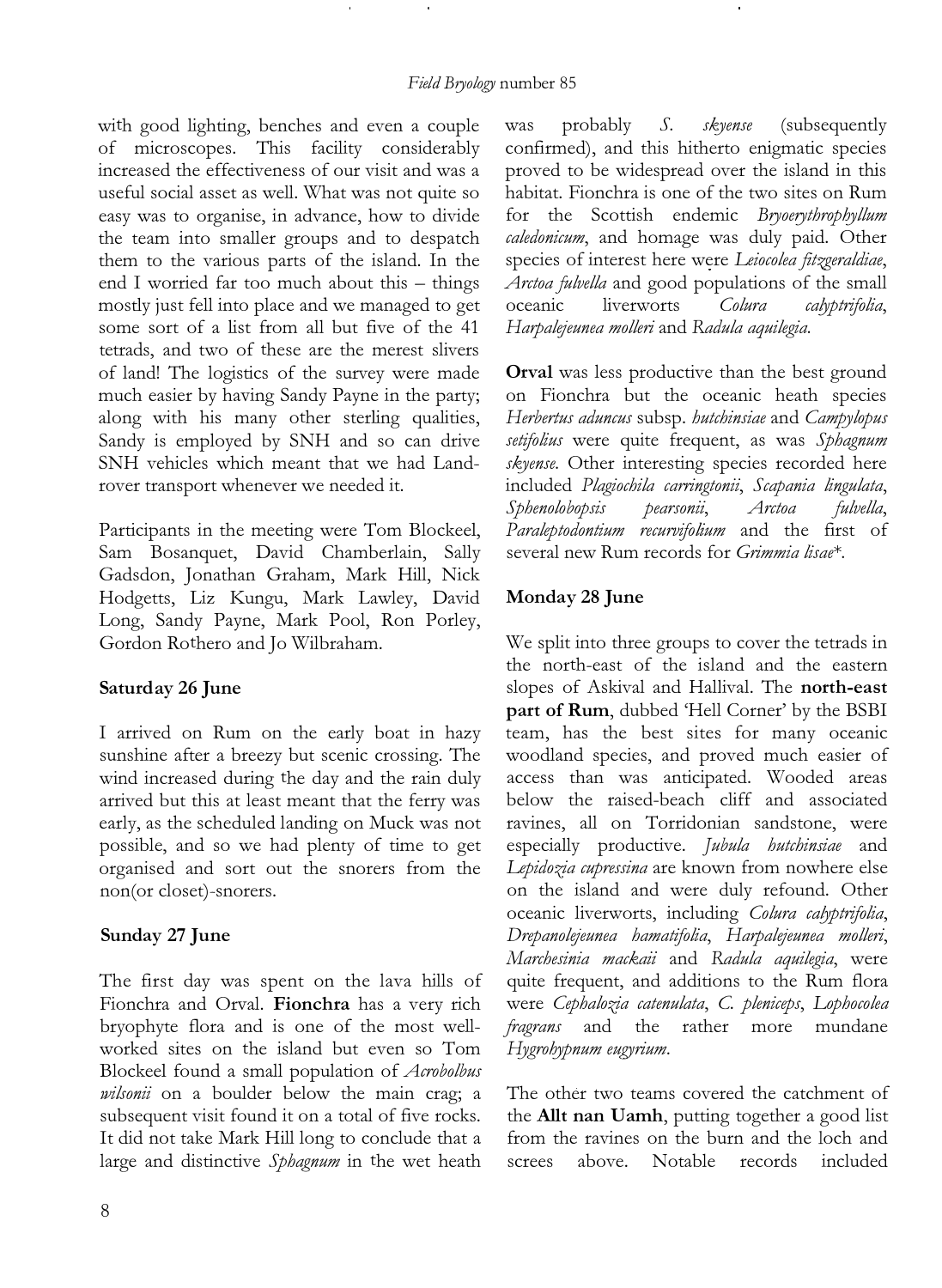Diplophyllum obtusifolium\*, Mastigophora woodsii, Plagiochila carringtonii and Ditrichum lineare. Records of Pogonatum nanum in this area and on subsequent days showed that it is just as frequent on the tertiary volcanic rocks on Rum as it is on Skye.

## Tuesday 29 June

This was the day for the long Land-rover trip to Harris on the south-west side of the island, following a track that in some places resembles the dry(-ish) bed of a burn  $-$  a front seat in the Land-rover is a prize to be valued. The weather dawned grim and it was with some trepidation that I watched the team destined for Atlantic Coire, and the long walk home, dissolve into the rain. The rest of us were bound for Fiachanis and the lower ground around Harris itself, and the dubious pleasure of a return bout with the Land-rover. In the event, the weather improved somewhat although those in Atlantic Coire still got a bit of a drubbing. Despite this, they put together a long list of plants. Bryoerythrophyllum caledonicum was duly refound in its second Rum site near Bealach nan Oir, and crags, flushes and mires on Trallval produced Calypogeia sphagnicola and Jungermannia borealis (both new to the island), Nardia geosgphus, Sphenolobopsis pearsonii, Paraleptodontium recurvifolium and Trichostomum hibemicum.

The shore of **Loch Fiachanis** provided one of the most unexpected flnds of the week for Tom Blockeel in Fossombronia fimbriata\* growing with Haplomitrium hookeri. Further up in the coire above the loch, David Long found Bazzania pearsonii, new to Rum. Other notable species here were Riccardia incurvata and Orthothecium rufescens, the former also new to the island. The bryophyte flora on the lower ground around Harris was good without producing many rarities apart from Myurium hochstetteri near the outflows of both the Abhainn Fiachanis and the Abhainn Rangail. The ultra-mafic rocks had a good representation of Grimmias with frequent G. longirostris and several records of G. decipiens and G. lisae. Marchesinia mackaii and Porella obtusata also occurred here and large boulders

near the shore had all the British species of Frullania. The Bullough family mausoleum on the shore at Harris is an imposing and incongruous feature but does give me an excuse to use a new word for me as Didymodon rigidulus occurred on the catafalque.

## Wednesday 30 June

The tetrad imperative meant that this was a day of diverse sites. Kinloch Glen and its associated slopes provided necessary but not very exciting square-bashing for one team. The trees near Kinloch had a couple of oddities for the northwest of Scotland in Cololejeunea minutissima and Metzgeria fruticulosa, and other nice things in this area included Campylopus atrovirens var. falcatus (a worryingly variable variety), Grimmia longirostris, Sphagnum strictum and Trichostomum hibernicum. South of Kinloch, on the south side of Loch Scresort, David Chamberlain found more Calypogeia sphagnicola, and further south, the An Uamh coast added Marchesinia mackaii and P lagiochila killamiensis.

The hill at the west end of Kinloch Glen, Black Hill, has old records for Scapania ornithopodioides and Oedipodium griffithianum, and this was enough attraction for one group. Though unsuccessful in this quest, they did find Plagiothecium cavifolium, Schistidium frigidum var. havaasii\* and Sphagnum  $p$ latyphyllum. A bit further south the ultra-mafic screes on the small hill of Ard Mheall were very interesting and provided a long list, including Lejeunea lamacerina, Plagiochila killarniensis, Plagiobryum zieri and Zygodon rupestris. Up on the summit ridge a large area of stony flushes had several stands of Pseudocalliergon (Calliergon) trifarium, and the summit rocks had both Schistidium frigidum var. frigidum and var. havaasii. Across the track on An Dornabac the Grimmiaceae provided much of the interest with records for Grimmia funalis, G. longirostris, G. pulvinata, G. ramondii (G. curvata), G. torquata, G. trichophylla and Schistidium papillosum, the latter new for Rum, as well as further tiny patches of Pseudocalliergon trifarium in flushes.